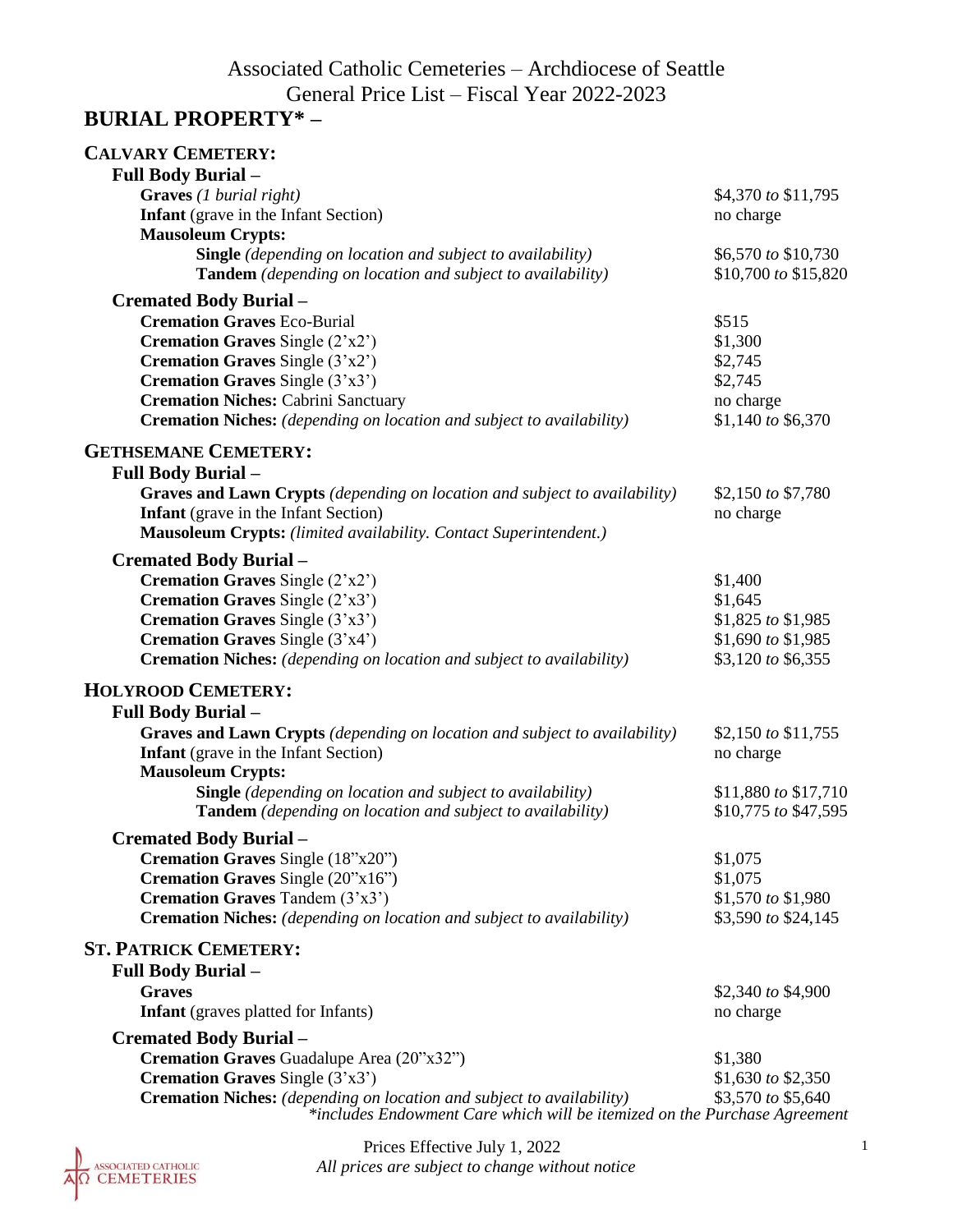# **SERVICES (All Cemeteries) –**

| <b>Full Body Burial -</b>                                                                 |           |
|-------------------------------------------------------------------------------------------|-----------|
| <b>Opening/Closing - Lawn Crypt</b>                                                       | \$1,080   |
| <b>Opening/Closing – Concrete Box or Vault</b>                                            | \$1,300   |
| <b>Opening/Closing St. Patrick - Concrete Box or Vault</b>                                | \$3,195   |
| <b>Infant</b> (burial services in the Infant Section)                                     | no charge |
| Professional Service/Recording (for cremation inurnment in same grave at the              |           |
| same time as another interment)                                                           | \$305     |
| <b>Outer Burial Container Placement Fee - Lawn Crypt</b>                                  | no charge |
| <b>Outer Burial Container Placement Fee - Single Concrete Box</b>                         | \$435     |
| <b>Outer Burial Container Placement Fee - Double Concrete Box</b>                         | \$870     |
| Outer Burial Container Placement Fee - Single Vault                                       | \$435     |
| <b>Outer Burial Container Placement Fee - Two Vaults</b>                                  | \$870     |
| Outer Burial Container Placement Fee - St. Patrick                                        | no charge |
| <b>Chapel Use Fee</b>                                                                     | \$600     |
| Saturday Service Fee (other fees may apply for full witness burials)                      | \$795     |
| <b>Saturday Service Fee - St. Patrick</b>                                                 | \$1,400   |
|                                                                                           |           |
| <b>Mausoleum Entombment -</b>                                                             |           |
| <b>Mausoleum Standard Crypts Entombment Fee</b>                                           | \$730     |
| (for other than standard crypt configurations, contact cemetery office)                   |           |
| Professional Service/Recording (for cremation inurnment in same grave at the              |           |
| same time as another interment)                                                           | \$305     |
| <b>Chapel Use Fee</b>                                                                     | \$600     |
| Saturday Service Fee (additional fees may apply)                                          | \$795     |
| <b>Cremated Body Burial -</b>                                                             |           |
| <b>Opening/Closing - Ground Burial</b>                                                    | \$550     |
| <b>Infant</b> (burial services in the Infant Section)                                     | no charge |
| Professional Service/Recording (for cremation inurnment in same grave at the              |           |
| same time as another inurnment)                                                           | \$305     |
| <b>Outer Burial Container Placement Fee - Cremation Vaults</b>                            | no charge |
| <b>Chapel Use Fee</b>                                                                     | \$600     |
| <b>Saturday Service Fee</b>                                                               | \$795     |
|                                                                                           |           |
| <b>Columbarium Inurnment -</b>                                                            |           |
| <b>Cremation Niche Inurnment Fee - Glass Niches</b>                                       | \$305     |
| <b>Cremation Niche Inurnment Fee - Marble/Granite Niches</b>                              | \$455     |
| <b>Cremation Niche Inurnment Fee - Full Size Mausoleum Crypts</b>                         | \$730     |
| (for other than standard crypt configurations, contact cemetery office)                   |           |
| <b>Professional Service/Recording</b> (for cremation inurnment in same grave at the       |           |
| same time as another inurnment)                                                           | \$305     |
| <b>Chapel Use Fee</b>                                                                     | \$600     |
| <b>Saturday Service Fee</b>                                                               | \$795     |
| Overtime-                                                                                 |           |
| <b>Overtime Fee</b> (arriving between 3:00 and 4:30pm – requires Superintendent approval) | \$600     |
| <b>Overtime Fee</b> (arriving between 4:30 and 5:30pm – requires Superintendent approval) | \$790     |
| <b>Overtime Fee</b> (arriving after 5:30pm – requires Superintendent approval)            | \$1,045   |
|                                                                                           |           |

**Disinterment – Disinterment Fee** *(Varies. Contact Superintendent.)*

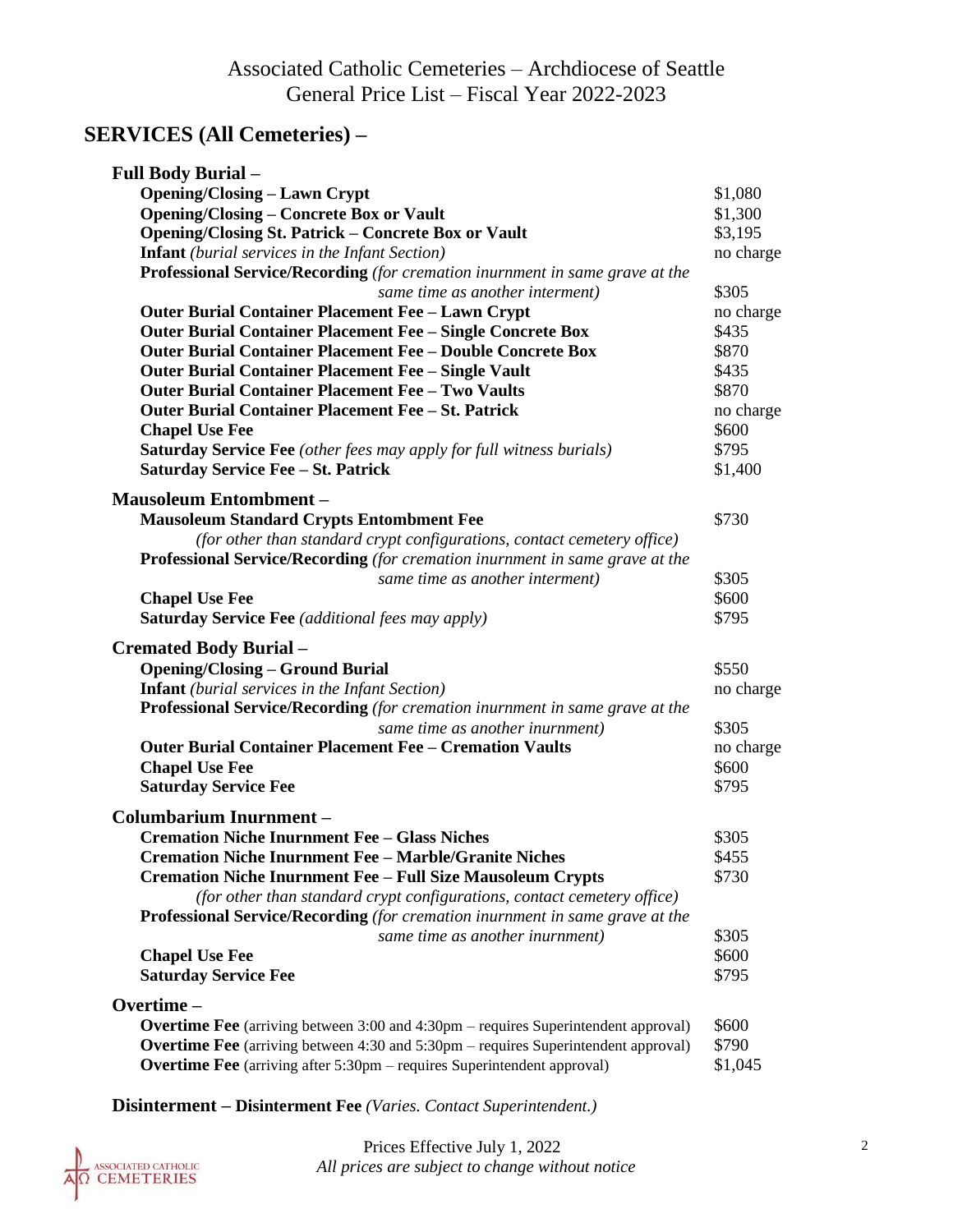| Associated Catholic Cemeteries – Archdiocese of Seattle                 |                  |
|-------------------------------------------------------------------------|------------------|
| General Price List – Fiscal Year 2022-2023                              |                  |
| <b>Memorial Setting –</b>                                               |                  |
| <b>Flush Granite or Bronze</b> $\leq$ 20x10                             | \$325            |
| Flush Granite or Bronze 24x12, 28x16, 32x20                             | \$420            |
| <b>Flush Granite or Bronze</b> $>= 28x34$                               | \$530            |
| <b>Upright Monument Foundation Setting</b>                              | \$530            |
| <b>Setting Heavy Duty Vase</b>                                          | no charge        |
| <b>Setting AEON Vases</b>                                               | \$325            |
| <b>Setting Bronze Vases</b>                                             | \$325            |
| <b>Setting Dealer Vases</b>                                             | \$95             |
| Memorial Care Fund (in addition to burial property Care Fund) –         |                  |
| <b>Flush Granite or Bronze</b> $\leq$ 32x20                             | \$265            |
| <b>Flush Granite or Bronze &gt; <math>32x20</math></b>                  | \$480            |
|                                                                         |                  |
| <b>Upright Monuments</b>                                                | \$1,125          |
| <b>Heavy Duty Vase</b>                                                  | no charge        |
| <b>AEON Vase with 12x12 granite foundation</b>                          | \$265            |
| Bronze Vase with 12x12 granite foundation                               | \$265            |
| Crypt Shutter Setting –                                                 |                  |
| <b>Standard Crypt Shutter</b>                                           | \$420            |
| (for other than standard crypt configurations, contact cemetery office) |                  |
| Niche Shutter Setting -                                                 |                  |
| <b>Standard Niche Shutter</b>                                           | \$420            |
|                                                                         |                  |
| <b>OUTER BURIAL CONTAINERS (all cemeteries) –</b>                       |                  |
| <b>Full Body Concrete Boxes and Lawn Crypts -</b>                       |                  |
| <b>Single</b>                                                           | \$785 to \$800   |
| <b>Double</b>                                                           | \$1,570          |
| Full Body Vaults-                                                       |                  |
| <b>Monticello and Salute</b>                                            | \$2,060          |
| <b>Continental</b>                                                      | \$2,500          |
| <b>Venetian</b>                                                         | \$3,560          |
|                                                                         |                  |
| <b>Wilbert Tribute</b>                                                  | \$4,120          |
| <b>Cameo Rose, SST, and Veteran Triune</b>                              | \$6,290          |
| <b>Copper Triune</b>                                                    | \$6,910          |
| <b>Bronze Triune</b>                                                    | \$7,770          |
| <b>Wilbert Bronze</b>                                                   | \$27,050         |
| (for oversize concrete boxes and vaults, contact cemetery office)       |                  |
| <b>Cremated Body Urn Vaults -</b>                                       |                  |
| <b>Economy Urn Vault</b>                                                | \$210            |
| Regal P-300 and Tribute P-310 Urn Vaults                                | \$365            |
| <b>Universal and Salute Urn Vaults</b>                                  | \$665            |
| <b>Monticello Urn Vault</b>                                             | \$715            |
| <b>Venetian Urn Vault</b>                                               | \$955            |
| <b>Cameo Rose, SST, and Veteran Triune Urn Vaults</b>                   | \$1,275          |
| <b>Bronze, and Copper Triune Urn Vaults</b>                             | \$1,410          |
|                                                                         |                  |
| <b>Bronze Urns</b> – (not all are permitted in Glass Front Niches)      |                  |
| Variety available - contact cemetery office                             | \$305 to \$1,355 |
| <b>Other Urns</b> – (not permitted in Glass Front Niches)               |                  |
| Variety available - contact cemetery office                             | \$25 to \$515    |
| Price <i>Effective</i> Iulv 1 2022                                      |                  |
|                                                                         |                  |

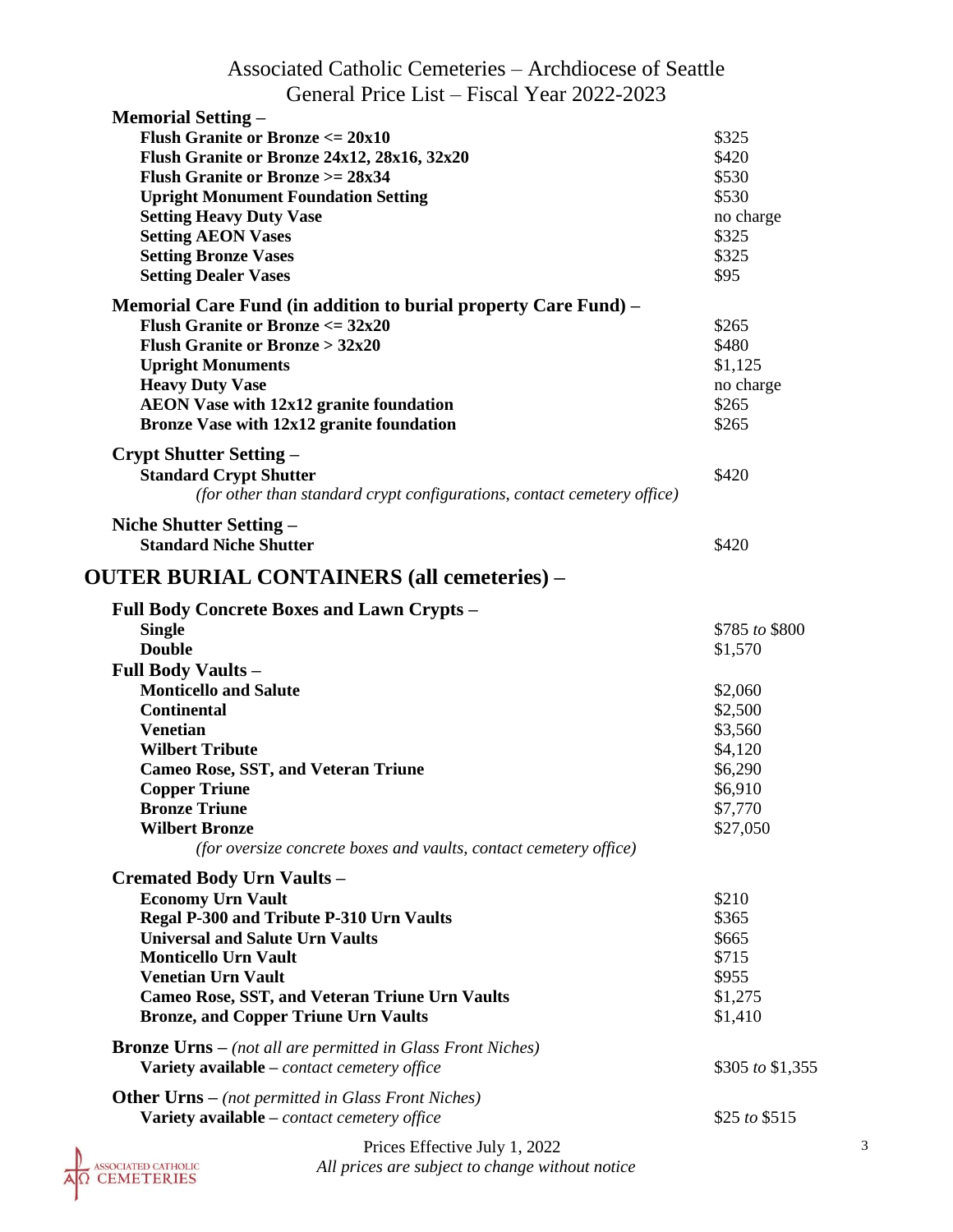### Associated Catholic Cemeteries – Archdiocese of Seattle General Price List – Fiscal Year 2022-2023

**MEMORIALS (all cemeteries) – Cemetery Rules and Regulations and policies govern designs, sizes permitted in particular sections, and the like. All memorials must have prior written approval by the cemetery superintendent. Since each memorial can be customized, additional fees may be charged. All memorials have additional fees for Setting and Care Fund which are listed above. Not all sizes permitted are listed here. Granite tariffs may apply adding additional cost. Contact the cemetery office for more information.**

| <b>Flush Granite Memorials –</b>                                     |                     |
|----------------------------------------------------------------------|---------------------|
| $20x10$ – Infant Sections (special designs)                          | \$505 to \$760      |
| 20x10 – Infant and Cremation Sections                                |                     |
| (confirm size with cemetery superintendent)                          | \$705 to \$1,850    |
| 28x16                                                                | \$780 to \$2,350    |
| 28x34                                                                | \$1,785 to \$3,510  |
| 32x20                                                                | \$1,420 to \$2,790  |
| Flush Bronze Memorials - Require Granite Foundations sold separately |                     |
| 20x10 – Infant and Cremation Sections                                |                     |
| (confirm size with cemetery superintendent)                          | \$1,410             |
| 24x12                                                                | \$1,360 to \$2,745  |
| 28x16                                                                | \$2,255 to \$4,535  |
| <b>Flush Bronze Memorials - Packaged with Granite Foundations</b>    |                     |
| 24x12                                                                | \$1,825 to \$4,225  |
| 28x16                                                                | \$2,830 to \$6,090  |
| Flush Bronze Memorial Granite Foundations – when sold separately     |                     |
| 20x10 – Infant and Cremation Sections                                |                     |
| (confirm size with cemetery superintendent)                          | check with cemetery |
| 24x12<br>(foundation size is $28x16$ )                               | \$465 to \$2,100    |
| 28x16                                                                | \$465 to \$2,570    |

**Other Sizes** *check with cemetery check with cemetery* 

#### **Upright Granite Monuments**

Upright Monuments vary significantly in price. Upright monuments are only permitted in pre-designated lots. Cemetery Rules and Regulations and policies govern designs, sizes permitted in particular sections, and the like. All monuments must have prior written approval by the cemetery superintendent. Since each monument can be customized, additional fees may be charged. All monuments have additional fees for Setting and Care Fund which are listed above.

#### **Upright Monuments Granite Foundations**

| 32x20x4 | \$445   | 32x20x8 | \$855   |
|---------|---------|---------|---------|
| 34x26x4 | \$600   | 34x26x8 | \$1,105 |
| 38x26x4 | \$645   | 38x26x8 | \$1,260 |
| 48x26x4 | \$825   | 48x26x8 | \$1,620 |
| 60x26x4 | \$980   | 60x26x8 | \$1,925 |
| 66x26x4 | \$1,075 | 66x26x8 | \$2,115 |
| 72x26x4 | \$1,155 | 72x26x8 | \$2,475 |
| 84x26x4 | \$1,295 | 84x26x8 | \$2,555 |
|         |         |         |         |

#### **Custom Foundations Available**

| $Vases -$                                                     |                    |
|---------------------------------------------------------------|--------------------|
| <b>Heavy Duty</b>                                             | \$90               |
| <b>AEON Vase</b>                                              | \$140 to \$170     |
| <b>Bronze</b> (available in a variety of styles)              | \$1,055 to \$1,140 |
| <b>Granite Vase Block*</b>                                    | \$330 to $$1,260$  |
| <i>*Granite Vase Block not available for Heavy Duty Vase.</i> |                    |